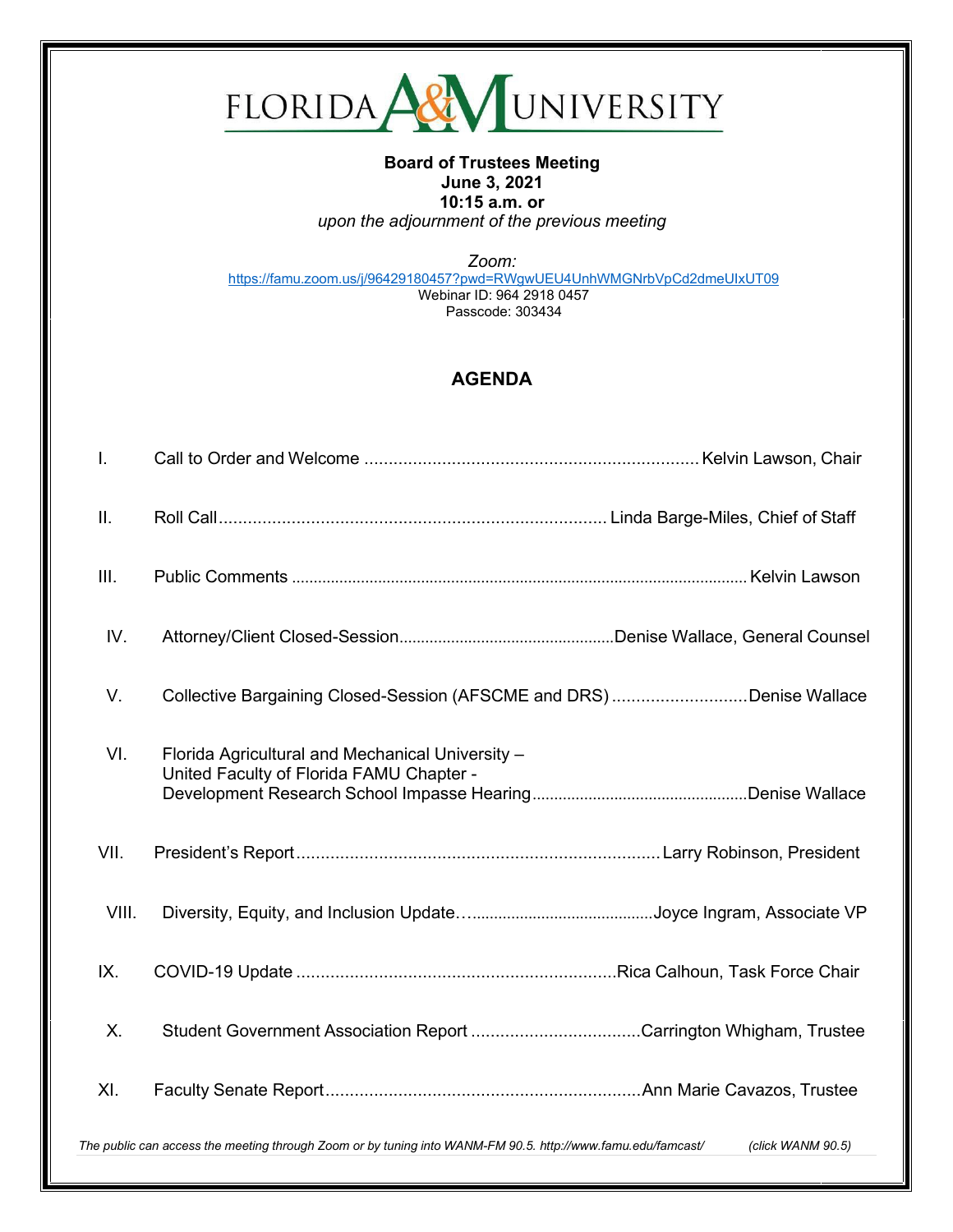| XII.  |                                                     | <b>Committee Reports BOT Committee Chairs</b>                                                   |  |  |
|-------|-----------------------------------------------------|-------------------------------------------------------------------------------------------------|--|--|
|       |                                                     | A. Academic and Student Affairs Committee                                                       |  |  |
|       |                                                     | B. Audit and Compliance Committee                                                               |  |  |
|       |                                                     | C. Budget, Finance and Facilities Committee                                                     |  |  |
|       |                                                     | D. Direct Support Organizations                                                                 |  |  |
|       |                                                     | E. Governance Committee                                                                         |  |  |
|       |                                                     | F. Special Committee on Athletics                                                               |  |  |
|       |                                                     | G. Special Committee on the College of Law                                                      |  |  |
|       |                                                     | H. Strategic Planning and Performance Measures Committee                                        |  |  |
| XIII. |                                                     |                                                                                                 |  |  |
|       | <b>Board of Trustees (BT)</b>                       |                                                                                                 |  |  |
|       | BT <sub>1</sub>                                     | March 4, 2021                                                                                   |  |  |
|       | BT <sub>2</sub>                                     | March 17, 2021                                                                                  |  |  |
|       | BT3                                                 | April 15, 2021                                                                                  |  |  |
|       | <b>Academic and Student Affairs Committee (ASA)</b> |                                                                                                 |  |  |
|       | ASA1                                                | Academic Calendar 2022-2023                                                                     |  |  |
|       |                                                     | ASA2 Tenure                                                                                     |  |  |
|       |                                                     | ASA3 Leave Without Pay for Phyllis Taite                                                        |  |  |
|       |                                                     | <b>Audit and Compliance Committee</b>                                                           |  |  |
|       |                                                     | AACC1 Financial Conflicts of Interest Policy                                                    |  |  |
|       |                                                     | AACC2 Compliance and Ethics Program External Review<br>AACC3 Annual Division of Audit Work Plan |  |  |
|       |                                                     | AACC4 Fraud Regulation                                                                          |  |  |
|       |                                                     | <b>Budget, Finance and Facilities Committee (BFF)</b>                                           |  |  |
|       | BFF1                                                | 2021-2022 Preliminary University Budget                                                         |  |  |
|       | BFF2                                                | 2021-2022 Fixed Capital Outlay Budget                                                           |  |  |
|       | BFF3                                                | Phase II Bragg Stadium Construction Management Firm Contract                                    |  |  |
|       | BFF4                                                | Amendment to Regulation 3.017, Schedule of Tuition and Fees                                     |  |  |
|       | BFF <sub>5</sub>                                    | Non-Recurring Performance Wage Increase                                                         |  |  |
|       | BFF6<br>BFF7                                        | Beggs Avenue Name Change<br><b>CDW Government LLC Participation Agreement</b>                   |  |  |
|       | <b>Direct Support Organizations Committee (DSO)</b> |                                                                                                 |  |  |
|       | DSO <sub>1</sub>                                    | <b>BADST Weight Room and Sports Performance Center Donation</b>                                 |  |  |
|       |                                                     | <b>Based Naming</b>                                                                             |  |  |
|       | DSO <sub>2</sub>                                    | <b>Revised Bylaws</b>                                                                           |  |  |
|       |                                                     | <b>FAMU Foundation, Inc.</b>                                                                    |  |  |
|       |                                                     | <b>FAMU National Alumni Association</b>                                                         |  |  |
|       | DSO <sub>3</sub>                                    | 2021-2022 Budgets                                                                               |  |  |
|       |                                                     | FAMU Foundation, Inc.<br>$\bullet$                                                              |  |  |
|       |                                                     | <b>FAMU National Alumni Association</b>                                                         |  |  |
|       |                                                     | <b>FAMU Rattler Boosters</b>                                                                    |  |  |
|       |                                                     | <b>Special Committee on Athletics (SCA)</b>                                                     |  |  |
|       | SCA1                                                | Head Coaches Agreements (FB and M/W Basketball)                                                 |  |  |

The public can access the meeting through Zoom or by tuning into WANM-FM 90.5.<http://www.famu.edu/famcast/> (click WANM 90.5)